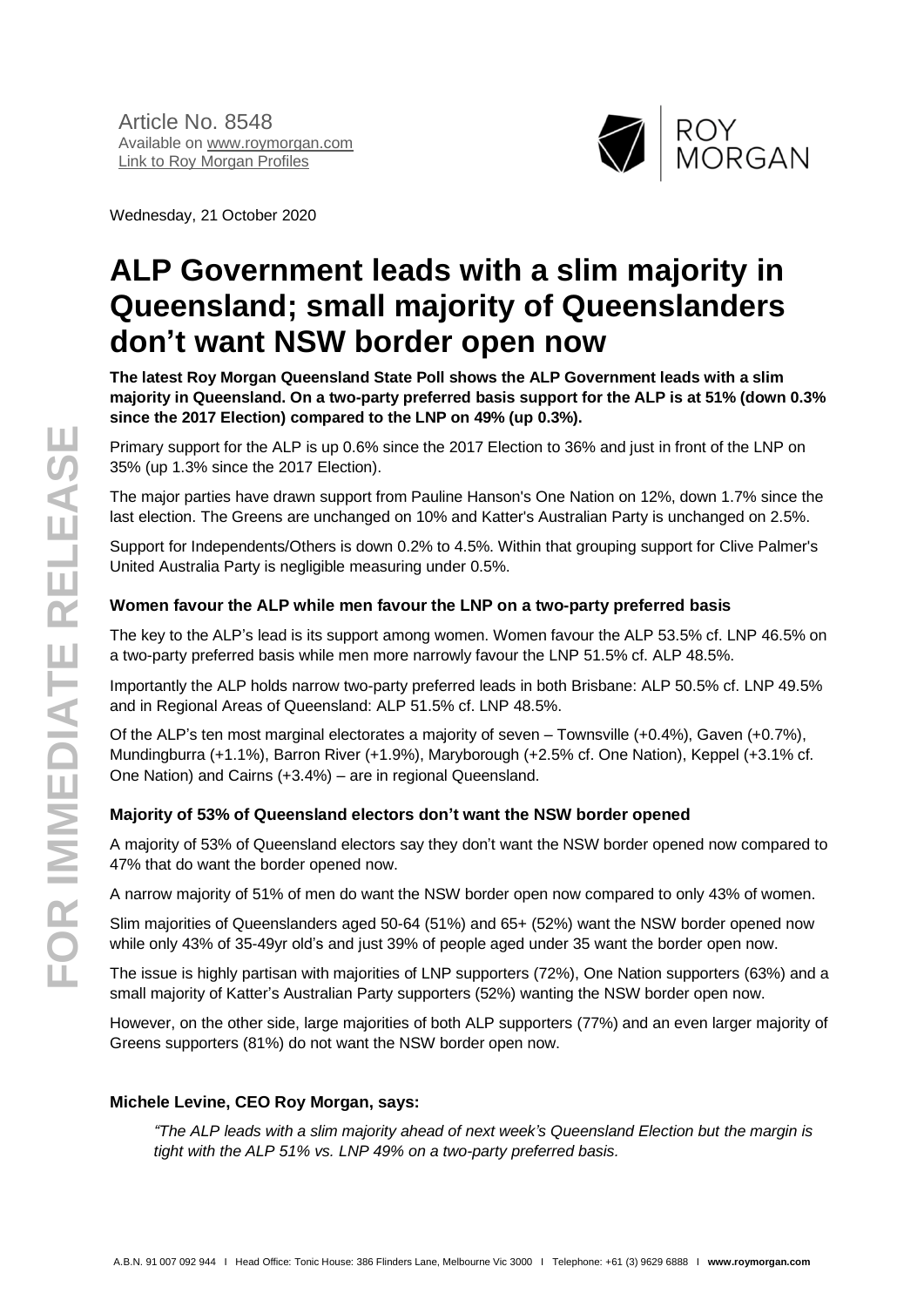*"Both major parties have increased their primary vote support from three years ago at the expense of One Nation (12%, down 1.7% since 2017) although the right-wing party is still attracting substantial support and is expected to earn more votes than the Greens (10%, unchanged).*

*"The biggest story of 2020 has been the COVID-19 pandemic and on this front Premier Annastacia Palaszczuk and Queensland has comprehensively outperformed its larger southern counterparts. Only six Queenslanders have lost their lives due to contracting COVID-19 and the State has largely been free of the virus for many months with only a few outbreaks since re-opening in late May.*

*"Queensland's signature policy to keep COVID-19 out of the local community has been a hard border and the border to NSW, and Victoria, has now been closed for months.*

*"A majority of 53% of Queenslanders are not ready to open the border with New South Wales and only 47% want the border open now suggesting keeping the border closed is an election winner for Palaszczuk. This is particularly true when one considers the strong support for the policy from ALP supporters – 77% don't want the NSW border open now.*

*"In contrast, supporters of the LNP and other right-wing parties are in favour of re-opening the NSW border now. Nearly three-quarters of LNP supporters (72%) and almost two-thirds of One Nation supporters (63%) supporters and a slim majority of 52% of Katter's Australian Party supporters want the NSW border open now.*

*"These results show that Premier Annastacia Palaszczuk's effective leadership by closing the border in response to the COVID-19 crisis is the biggest factor working for the re-election of the ALP Government. The ALP has won 10/11 Queensland State Elections since 1989."*

This special Roy Morgan Snap SMS survey was conducted with a Queensland-wide cross-section of 1,187 Queensland electors aged 18+ conducted on Monday October 12 – Thursday October 15, 2020.

#### **For further comment or more information contact:**

**Michele Levine 0411 129 093 or Gary Morgan 0411 129 094 or email** [askroymorgan@roymorgan.com](mailto:askroymorgan@roymorgan.com).

#### **Margin of Error**

The margin of error to be allowed for in any estimate depends mainly on the number of interviews on which it is based. Margin of error gives indications of the likely range within which estimates would be 95% likely to fall, expressed as the number of percentage points above or below the actual estimate. Allowance for design effects (such as stratification and weighting) should be made as appropriate.

| <b>Sample Size</b> | <b>Percentage Estimate</b> |            |            |           |  |  |  |
|--------------------|----------------------------|------------|------------|-----------|--|--|--|
|                    | 40%-60%                    | 25% or 75% | 10% or 90% | 5% or 95% |  |  |  |
| 1.000              | ±3.0                       | $+2.7$     | ±1.9       | ±1.3      |  |  |  |
| 2,000              | $+21$                      | ±1.9       | ±1.3       | ±1.0      |  |  |  |

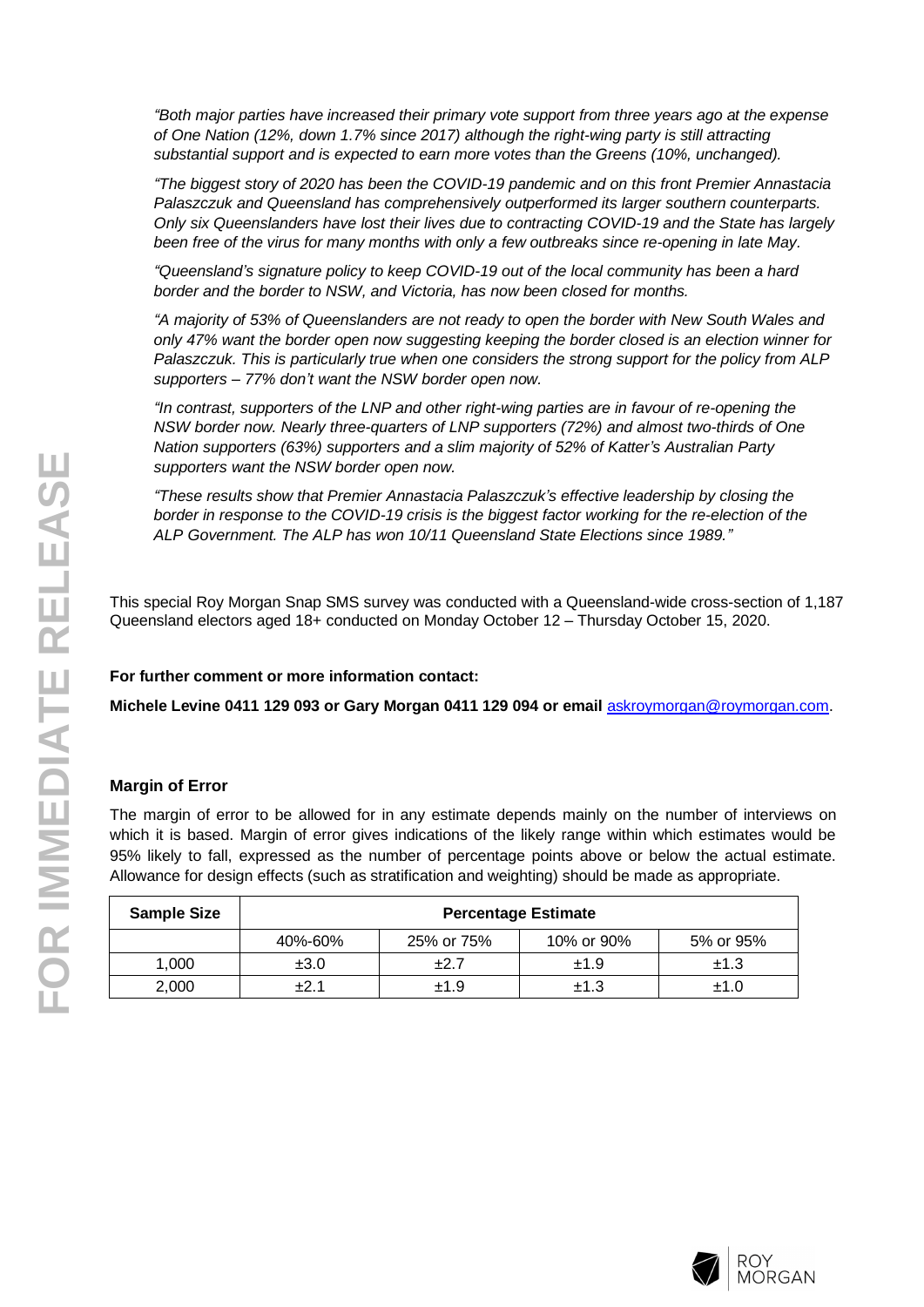#### **Question 1:**

**In the Queensland State Election being held this month - which party will receive your first preference?"**

|                | Queensland Electors 18+     |                    | Gender | Region         |                 |                                |
|----------------|-----------------------------|--------------------|--------|----------------|-----------------|--------------------------------|
| <b>PRIMARY</b> | 2017 Qld<br><b>Election</b> | Oct 12-15,<br>2020 | Men    | Women          | <b>Brisbane</b> | <b>Country</b><br><b>Areas</b> |
| <b>VOTE</b>    | ℅                           | %                  | $\%$   | %              | %               | $\%$                           |
| <b>ALP</b>     | 35.4                        | 36                 | 32.5   | 38.5           | 36.5            | 35                             |
| <b>LNP</b>     | 33.7                        | 35                 | 36.5   | 34             | 37              | 33                             |
| <b>KAP</b>     | 2.3                         | 2.5                | 2.5    | $\overline{2}$ | 1.5             | 3.5                            |
| One Nation     | 13.7                        | 12                 | 13.5   | 10.5           | 10.5            | 13.5                           |
| Greens         | 10.0                        | 10                 | 9.5    | 10.5           | 9.5             | 10.5                           |
| Ind/Others     | 4.9                         | 4.5                | 5.5    | 4.5            | 5               | 4.5                            |
| <b>TOTAL</b>   | 100                         | 100                | 100    | 100            | 100             | 100                            |

**Queensland Primary Voting Intention. By Gender & Region**

#### **Queensland Two-Party Preferred Voting Intention. By Gender & Region**

|            | <b>Queensland Electors 18+</b><br>2017 Qld<br>Oct 12-15,<br><b>Election</b><br>2020 |     |      | Gender | Region          |                         |  |
|------------|-------------------------------------------------------------------------------------|-----|------|--------|-----------------|-------------------------|--|
|            |                                                                                     |     | Men  | Women  | <b>Brisbane</b> | Country<br><b>Areas</b> |  |
| 2PP        | %                                                                                   | %   | $\%$ | %      | %               | %                       |  |
| ALP        | 51.3                                                                                | 51  | 48.5 | 53.5   | 50.5            | 51.5                    |  |
| <b>LNP</b> | 48.7                                                                                | 49  | 51.5 | 46.5   | 49.5            | 48.5                    |  |
| TOTAL      | 100                                                                                 | 100 | 100  | 100    | 100             | 100                     |  |

L